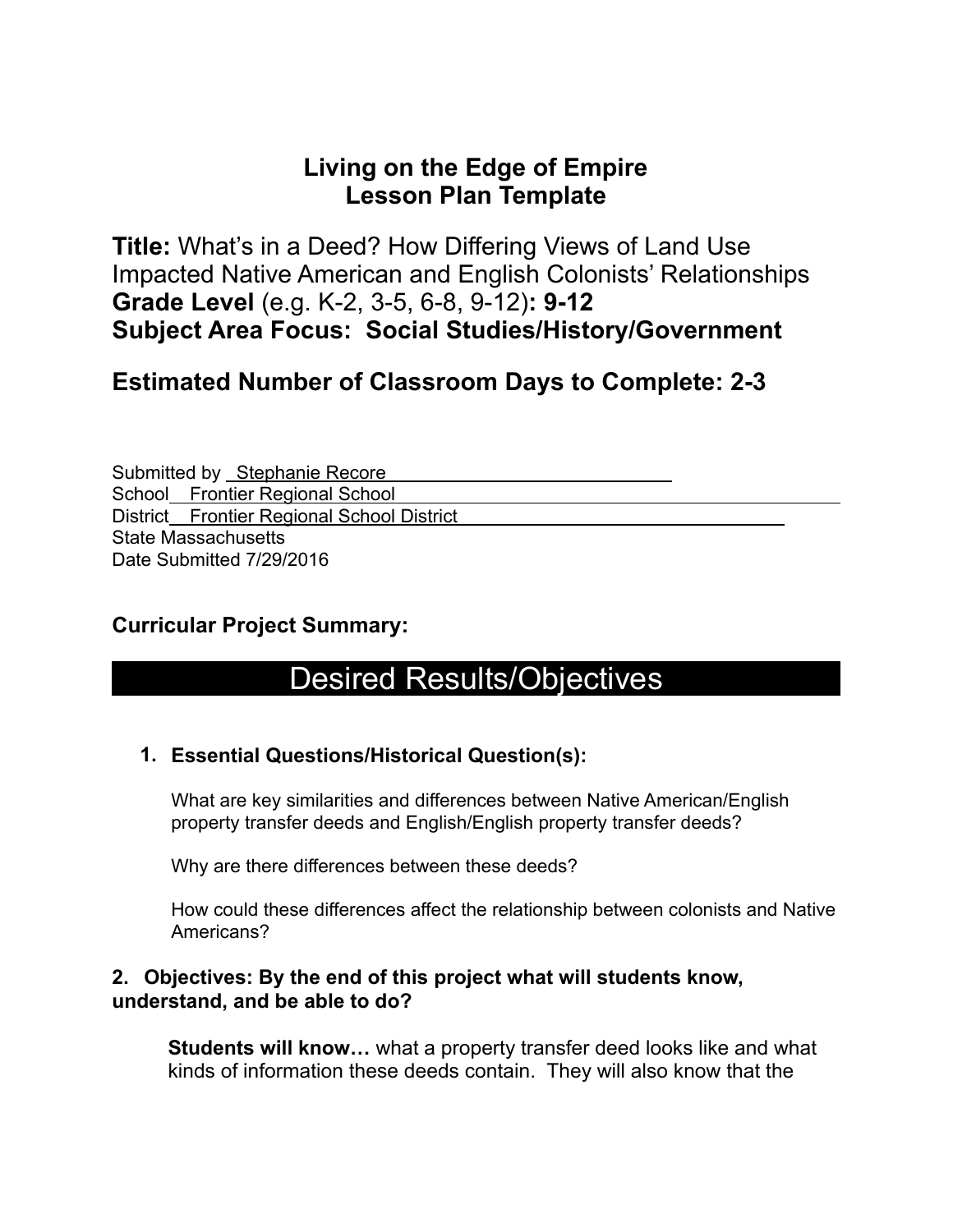deeds between Native Americans and English colonists were substantially different from those between English colonists.

**Students will understand…** that relationships between Native Americans and English colonists were affected by the underlying assumptions conveyed in the property transfers.

**Students will be able to…** identify at least 2 underlying assumptions Native Americans and English colonists had about each other. Students will also be able to effectively analyze a primary source document given essential questions, and to use a secondary source to support their analysis.

#### **3. Curriculum Standards (National, State, Local):**

American Government

USG.2.1 Trace the colonial, revolutionary, and founding-era experiences and events that led to the writing, ratification, and implementation of the United States Constitution (1787) and Bill of Rights (1791).

#### **Common Core State Standards**

Reading Standards for Literacy in History/Social Studies 6–12

1. Cite specific textual evidence to support analysis of primary and secondary

### Assessment/Evidence

#### **Performance Tasks & Other Evidence of Performance: (Pre-Assessment, Formative Assessment, & Summative Assessment)**

Formative Assessments:

1. Teacher will monitor group work during class time.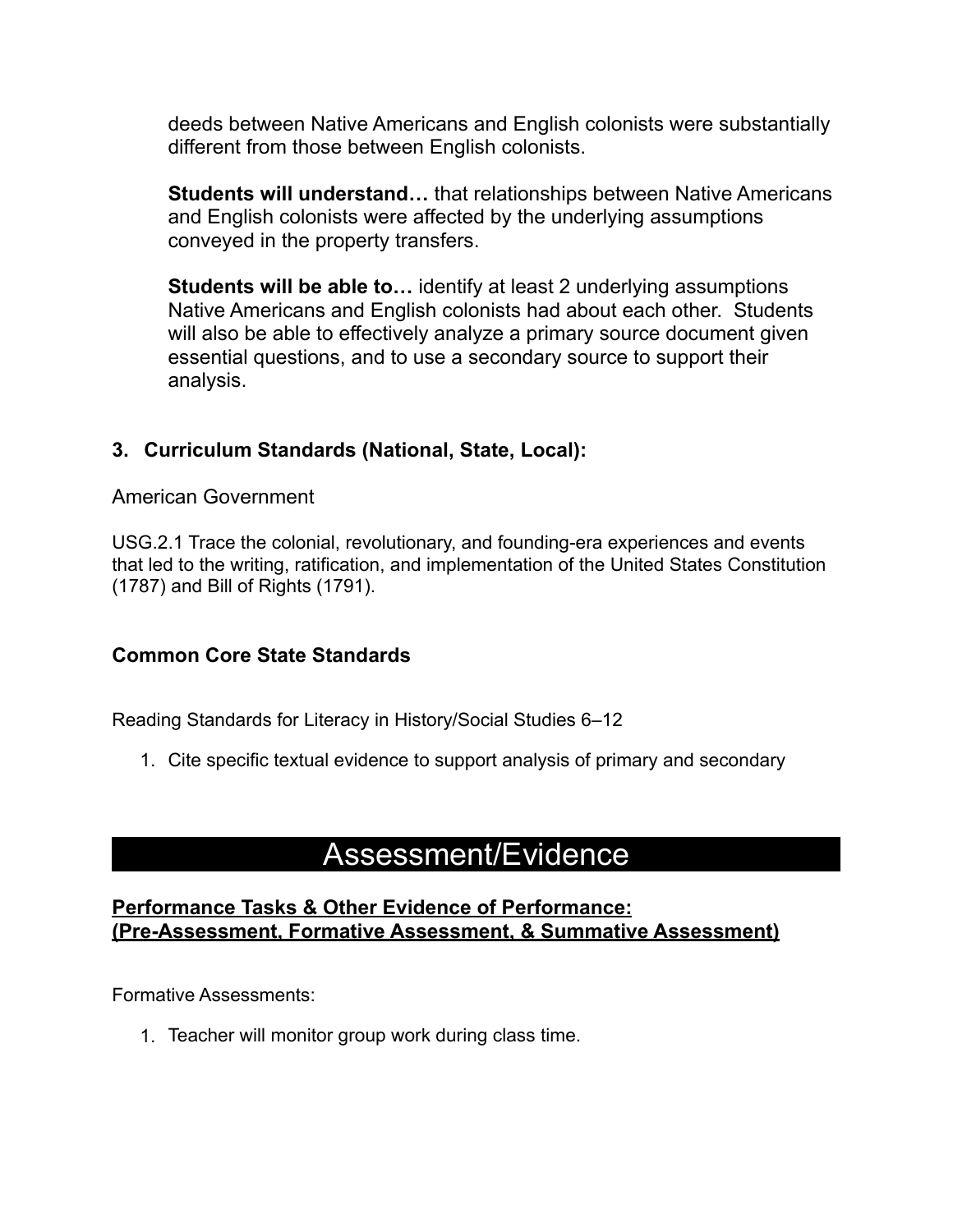- 2. Review of group created T-charts.
- 3. Teacher will note participation through use of a simple check-list to keep track of which students are participating in both small group and whole class discussions.

Summative Assessment:

Students will write an informative/explanatory response of at least 2 paragraphs detailing how these different views of land use held by both English colonists and Native Americans along with the property transfer deeds impacted the relationship between Native Americans and English colonists. Students will use evidence of these different views from at least two of the primary source documents. Students will also support their evidence with the secondary source reading.

# Learning Plan

#### **Learning Activities:**

- Students will be given copies of chapter 4 from William Cronon's book cited below, either as a homework assignment or to begin reading in class and finish as homework. They will be asked to find examples from the chapter illustrating how both Native Americans and English colonists viewed land use.
- They will compile their findings into a T-chart in class the next day, working in small groups. Groups will share out in class to create a class master T-Chart.
- Discussion about any similarities and differences found in the reading.
- Students will be divided into 3 groups and each group will be given one of three Native American deeds to read (original copy with transcription), that transfer land to English colonists. Groups will examine the documents to decide what the Native Americans thought they were deeding and what the English colonists thought they were getting. How does each side's understanding of the transfer reflect their views of land use?
- Class discussion will ensue to share out information from each of the deeds to note similarities and differences between each deed.
- Teacher will then hand out the two property transfer deeds (original copy with transcription) between two English colonists. What is transferred? What does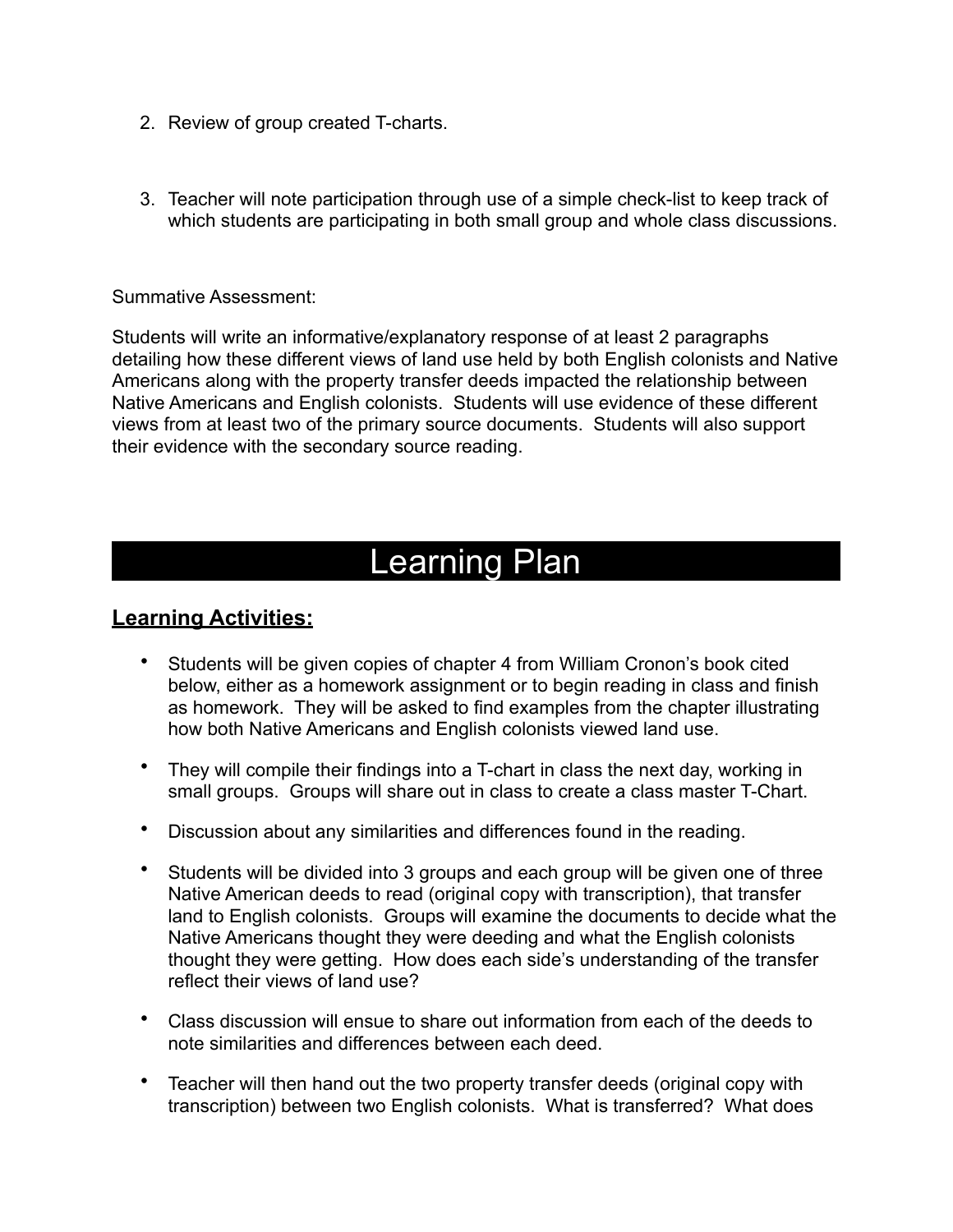each side get from the transfer? How do these differ from Native American/ English colonist deeds? This reading and review of these documents will occur as part of a whole class discussion, with the teacher acting as scribe as well as facilitator.

# Materials and Sources Used

#### **What primary source(s) is/are used?**

All deeds are accessed through [www.americancenturies.mass.edu](http://www.americancenturies.mass.edu) website.

Deed of Pacomtuck land granted by Chauk to Dedham residents 2/24/1667

Accession no.: L98.012

Deed of Pacomtuck land granted by Ahimunquat to Dedham residents 7/22/1667

Accession no.: L98.013

Deed of Pacomtuck land granted by Mashalisk to John Pynchon 8/26/1672

Accession no.: L98.014

Eliezer Hawks land contract 8/3/1699

Accession no.: L99.072

Land transfer, John Williams to John Sheldon 3/24/1712

Accession no. 199.078

#### **What secondary sources are used (full citation)?**

Cronon, William. *Changes in the Land: Indians, Colonists, and the Ecology of New England (Chapter 4).* New York: Hill and Wang, 2003.

#### **What other curricular materials do you plan to use to support this project?**